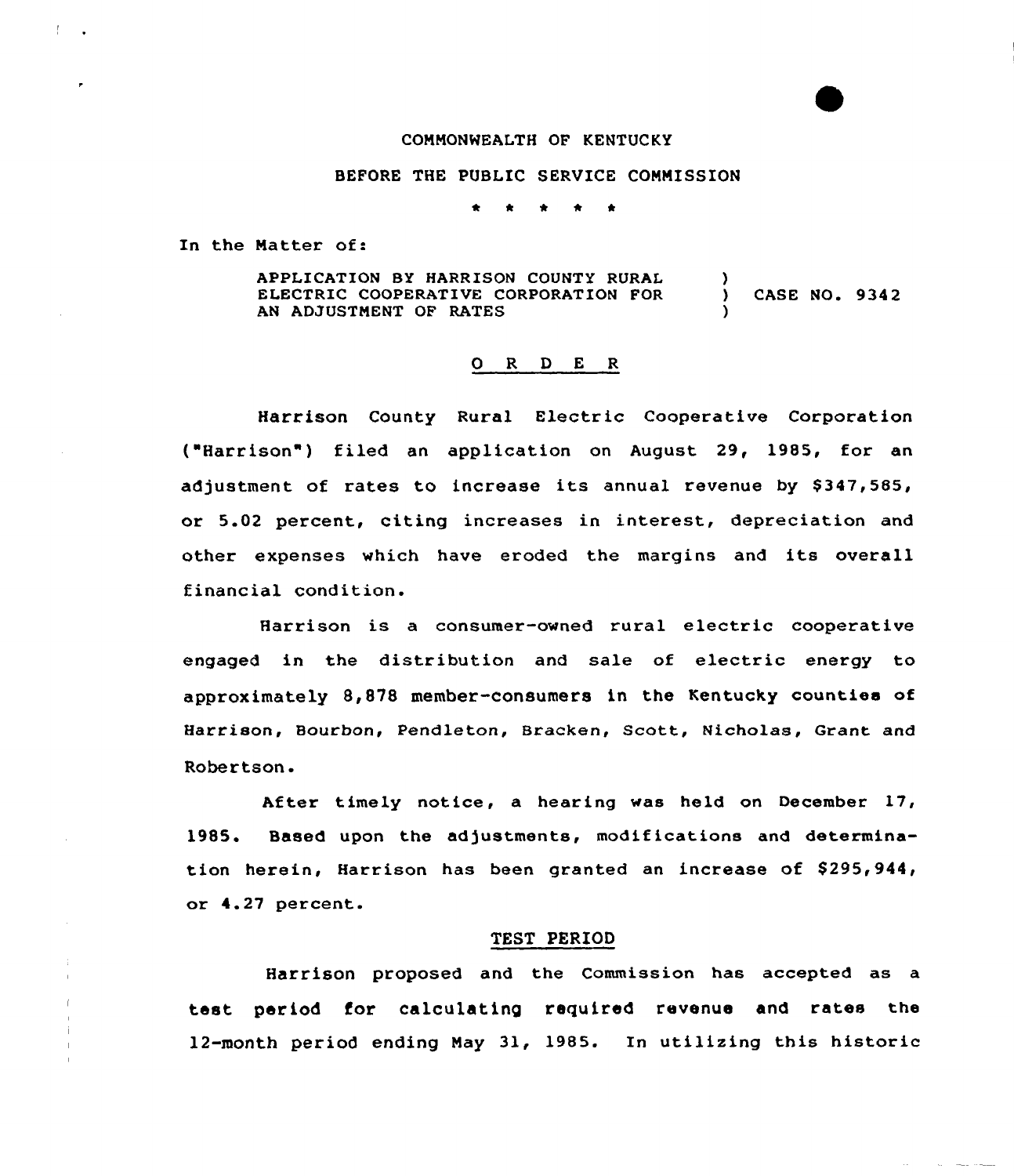test period, the Commission has given full consideration to appropriate known and measurable changes.

## VALUATION

## Net Investment

The Commission has adopted Harrison's proposed net investment rate base of \$10,196,878, with the following modificationss

Harrison included \$159,741 for prepayments and materials and supplies at its actual test year end levels. Harrison contended that the test year end balance for materials and supplies is not significantly different from the 13-month averages and that the test year end balance for prepayments is more representative of the current situation. However, Harrison's monthly financial statements show the 13-month average for these accounts to be \$154,267.

In most instances, the Commission uses a 13-month average to determine the level of prepayments, and materials and supplies, to be included in the net investment. This averaging method is used to reflect the changing levels for these accounts throughout the test year. The Commission finds that the 13-month averages are more representative of future levels and therefore a 13-month average has been used to determine net investment rate base.

We adopt Harrison's proposed inclusion of an allowance for working capital of 1/8 of adjusted test-year operation and maintenance expenses, exclusive of depreciation, taxes and other deductions, after adjusting operation and maintenance expenses to reflect the pro forma adjustments found reasonable herein.

 $-2-$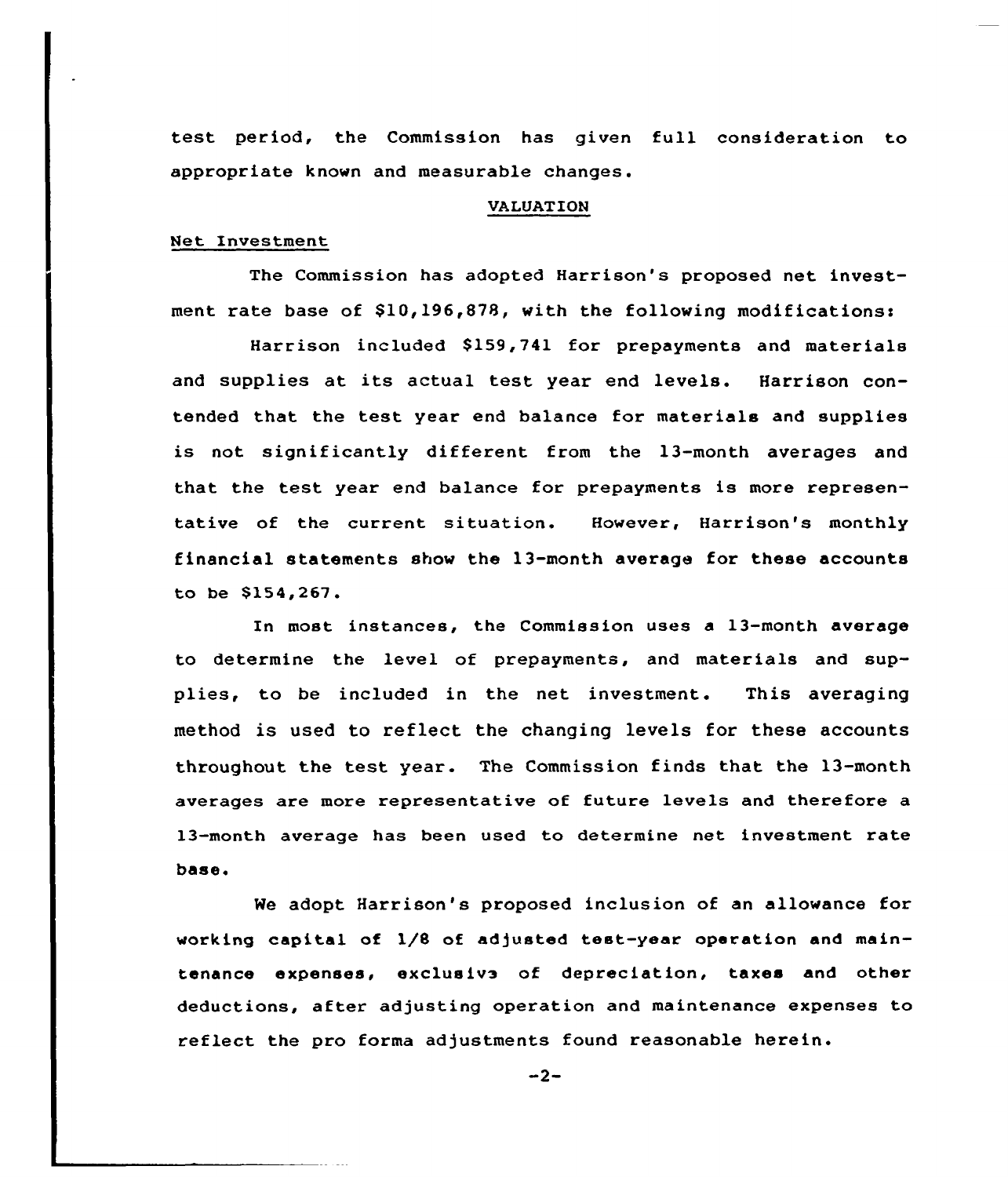With these adjustments, Harrison's net investment rate base for rate-making purposes is as follows: Utility Plant in Service **A 1,2 i 247 · 931 · 931 · 932 · 932 · 947 · 947 · 947 · 947 · 947 · 947 · 947 · 947 · 947 · 947 · 947 · 947 · 947 · 947 · 947 · 947 · 947 · 947 · 947 · 947 · 947 · 947 · 947 · 947 · 947 · 947 · 947 · 947 · 947 · 947 · 947** 

| OLIIILV FIANL IN SULVICE                                                              | 916,641,931                         |  |
|---------------------------------------------------------------------------------------|-------------------------------------|--|
| Construction Work in Progress                                                         | 251,947                             |  |
| Total Utility Plant                                                                   | \$12,499,878                        |  |
| Add:                                                                                  | Ş.                                  |  |
| Materials and Supplies                                                                | 138,795                             |  |
| Prepayments                                                                           | 15,472                              |  |
| Working Capital                                                                       | 149,412                             |  |
| Subtotal                                                                              | 303,679                             |  |
| Deduct:<br>Accumulated Depreciation<br>Customer Advances for Construction<br>Subtotal | \$2,509,965<br>86,988<br>52,596,953 |  |
| Net Investment                                                                        | \$10,206,604                        |  |

## Capital Structure

Harrison reported a year-end capital structure of \$12,315,536, consisting of \$3,550,202 in equity (exclusive of generation and transmission capital credits) and \$8,765,334 in long-term debt; and to that amount, proposed to add \$347,585 to equity to reflect the additional revenues being requested in this application. This resulted in a proposed capital structure of \$12,663,121. The Commission, in its determination of rate base and capital structure, attempts to match revenues, investment and capital based on the test year end. The equity adjustment proposed by Harrison goes beyond the end of the test period and should not, therefore, be included for rate-making purposes, as they would create a mismatch between rate base capital, revenues and expenses

The Commission finds, from the evidence of record, that Harrison County's capital structure for rate-making purposes was

 $-3-$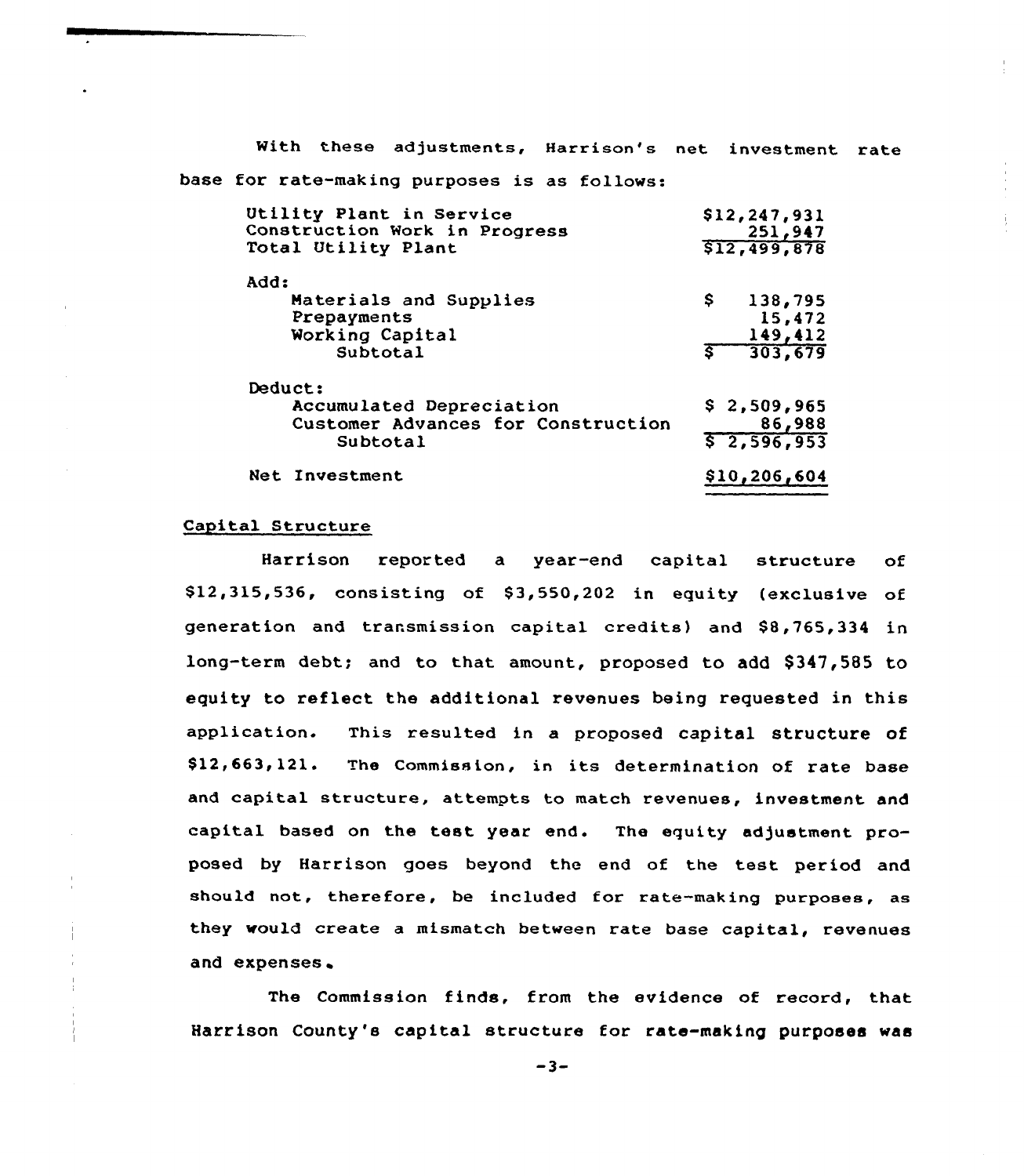\$12,315,536, and consisted of \$3,550,202 in equity and \$8,765,334 in long-term debt. In this determination of the capital structure, the Commission has excluded generation and transmission capital credit assignments in the amount of \$852,310.

## REVENUES AND EXPENSES

We find Harrison's adjustments to test period revenues and expenses acceptable, for rate-making purposes, as reflecting current and anticipated operating conditions with only the following modifications:

## Fuel Synchronization Adjustment

Harrison did not normalize its operating revenues nor its purchased power expenses because Fuel Adjustment Clause revenues and expenses were included. The Commission is of the opinion that normalization adjustments should be made to operating revenues and purchased power expenses to remove any effect of the Fuel Adjustment Clause. Therefore, the Commission has made a normalization adjustment of  $$27,848$ , which reduces operating revenues from  $$7,065,905$  to  $$7,038,057$ . Additionally, the Commission has made a normalization adjustment of  $$32,055$ ,  $^2$  which reduces purchased power expenses from \$4,702,978 to \$4,670,923.

# Data Processing

Harrison proposed an adjustment of \$9,205, so as to reflect the full annual cost of additional computer service from

<sup>2</sup> Staff Data Request No. 2, Item No. 16.

l Application, Exhibit B.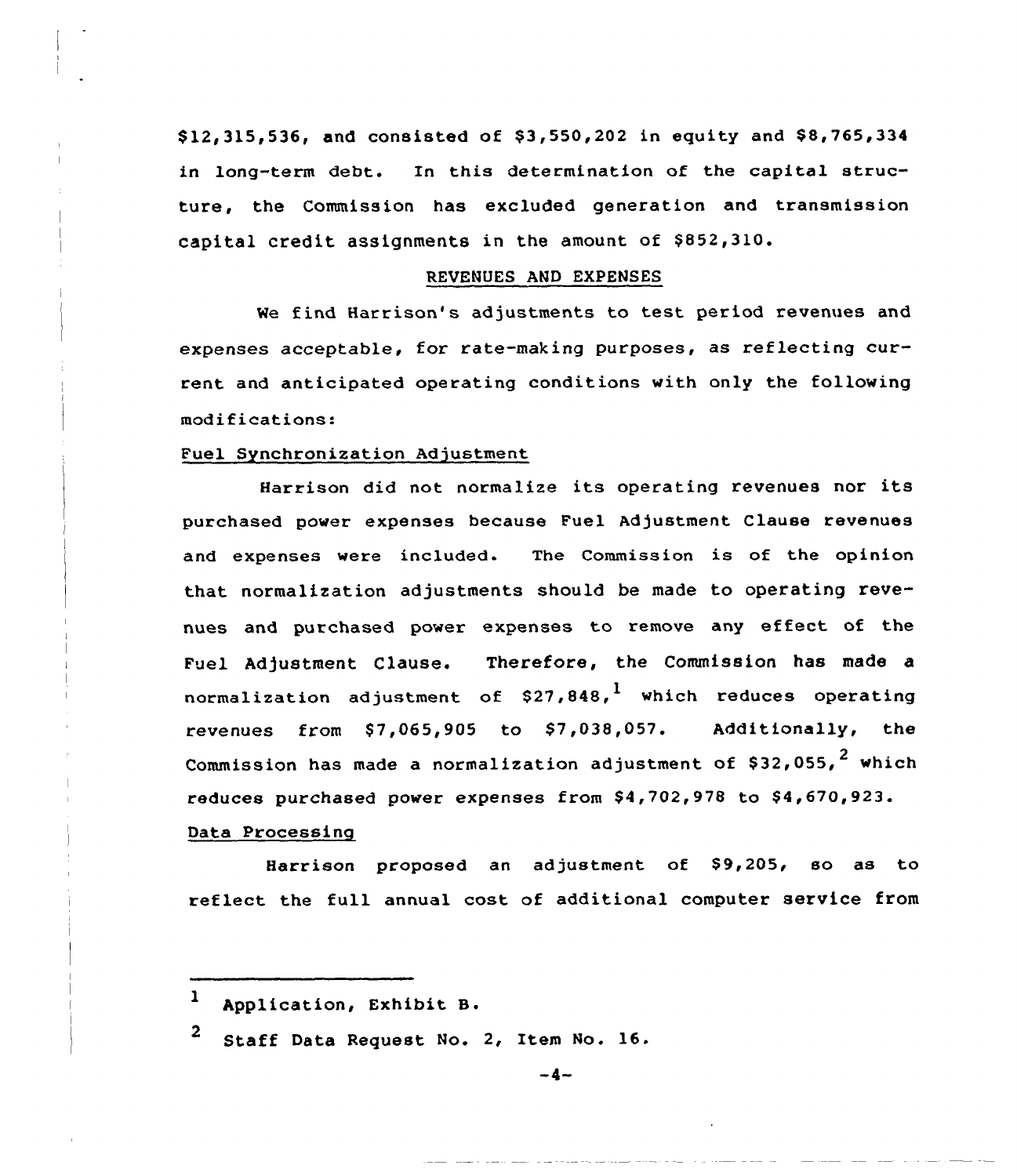Central Area Data Processing (commencing in December 1984) based upon the additional \$1,534 cost per month for this service.

بدعاء عرعان المالي

The record not only shows that this service will provide improved and more efficient service to the ratepayers, but also that it will produce off-setting cost savings equaling, or exceeding, the additional monthly  $cost.^3$  The new computer system has eliminated the need to manually post accounts and check records, among other things, freeing up resources which may be applied to reducing costs in other areas of administration. Harrison's failure to quantify and offset expenses with these cost savings in its adjustment makes allowance of this expense adjustment inappropriate for rate-making purposes in this case. The Commission has, therefore, disallowed it.

# Directors Fees and Expenses

Harrison incurred \$24,042 in directors fees and expenses during the test period. Me have disalloved, for rate-making purposes, \$161 incurred as reimbursement for spouses' attendance at board meetings and \$3,235 paid by Harrison as a per diem allowance to directors attending industry-associated meetings other than its own board meetings.

The Commission is aware that non-profit cooperatives must have dedicated and competent directors at the board level, but no showing has been made that reimbursement for spouses' travel or per diem allowances for discretionary meetings advance these objectives.

المستشفية والمرابين

<sup>3</sup> Staff Data Request No. 3, Item No. 3.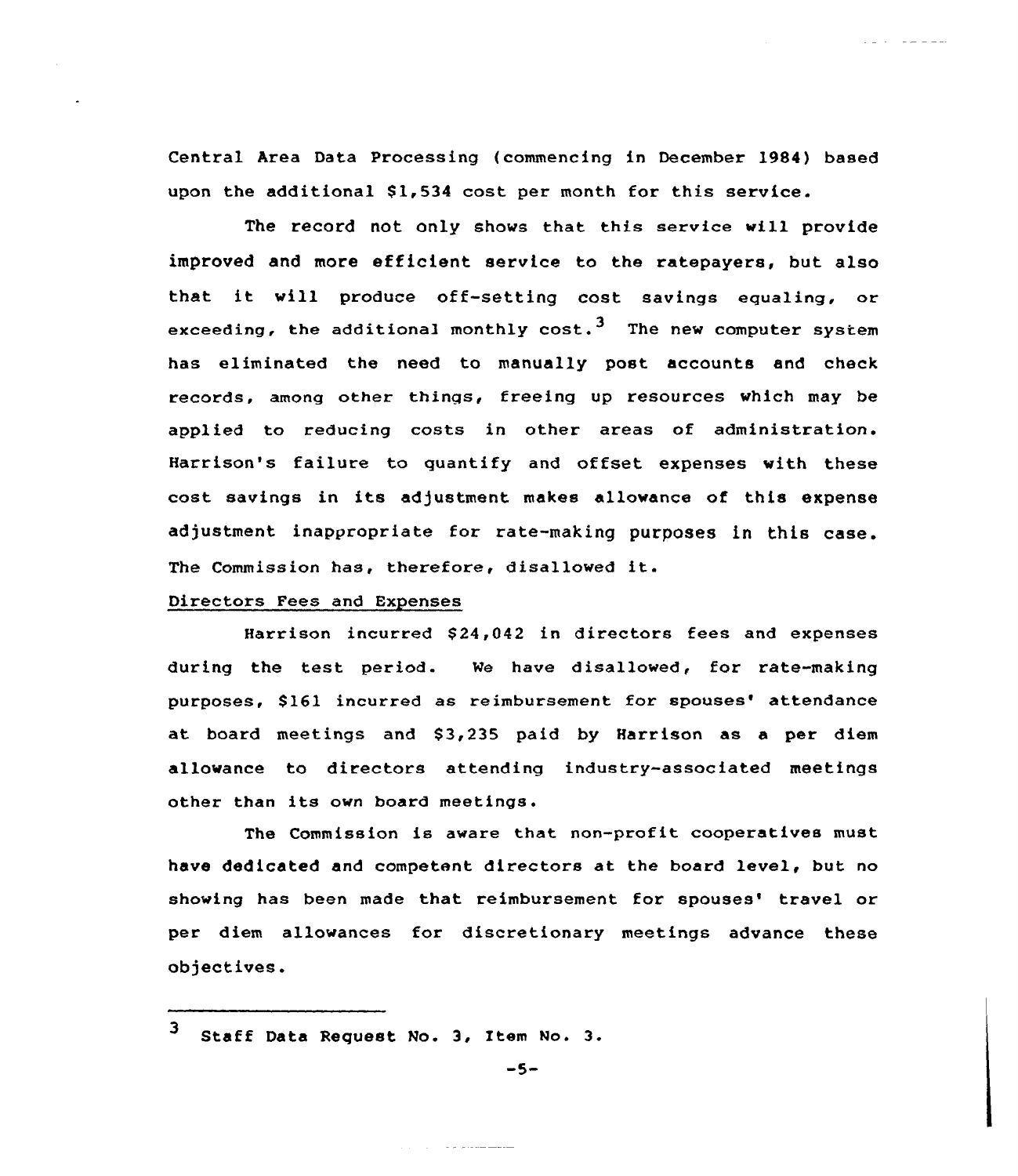# Interest Income

Harrison proposed an adjustment to reduce interest income by \$35,143 to reflect the drop in interest rates occurring since the beginning of the test period. They attempted to establish an average investment balance during the test year in Exhibit B, Schedule  $7$ , of the application, and concluded that  $$518,166$ should be used to calculate the adjustment. This amount is equal to the summation of each investment note purchased during the test year divided by 12 months. The Commission finds no sound basis for this methodology. An average daily investment balance would be a more appropriate basis to be used in calculating this adjustment, but the Commission's attempt to obtain this from Harrison was not responded to in a manner that would allow this amount to be determined. Moreover, selection of an appropriate interest rate to estimate future income is so conjectural that even a computation on average daily balances would be highly speculative and of little value. Therefore, the Commission has not included the proposed interest income adjustment for ratemaking purposes herein.

The effect of the accepted pro forma adjustments on Harrison County's net income is as follows:

| Adjusted<br>Pro Forma<br>Actual<br>Adjustments<br>Test Year  | Test Year   |
|--------------------------------------------------------------|-------------|
| \$<12,037<br>\$7,050,094<br>Operating Revenues               | \$7,038,057 |
| $\langle 12, 391 \rangle$<br>6,420,866<br>Operating Expenses | 6,408,475   |
| 354<br>629, 228<br>Operating Income                          | 5, 629, 582 |
| 44,803<br>478,608<br>Interest on Long-Term Debt              | 523,411     |
| 121,282<br>$-0-$<br>Other Income/(Deductions)Net             | 121,282     |
| 5<44,449<br>271,902<br>Net Income                            | 227,453     |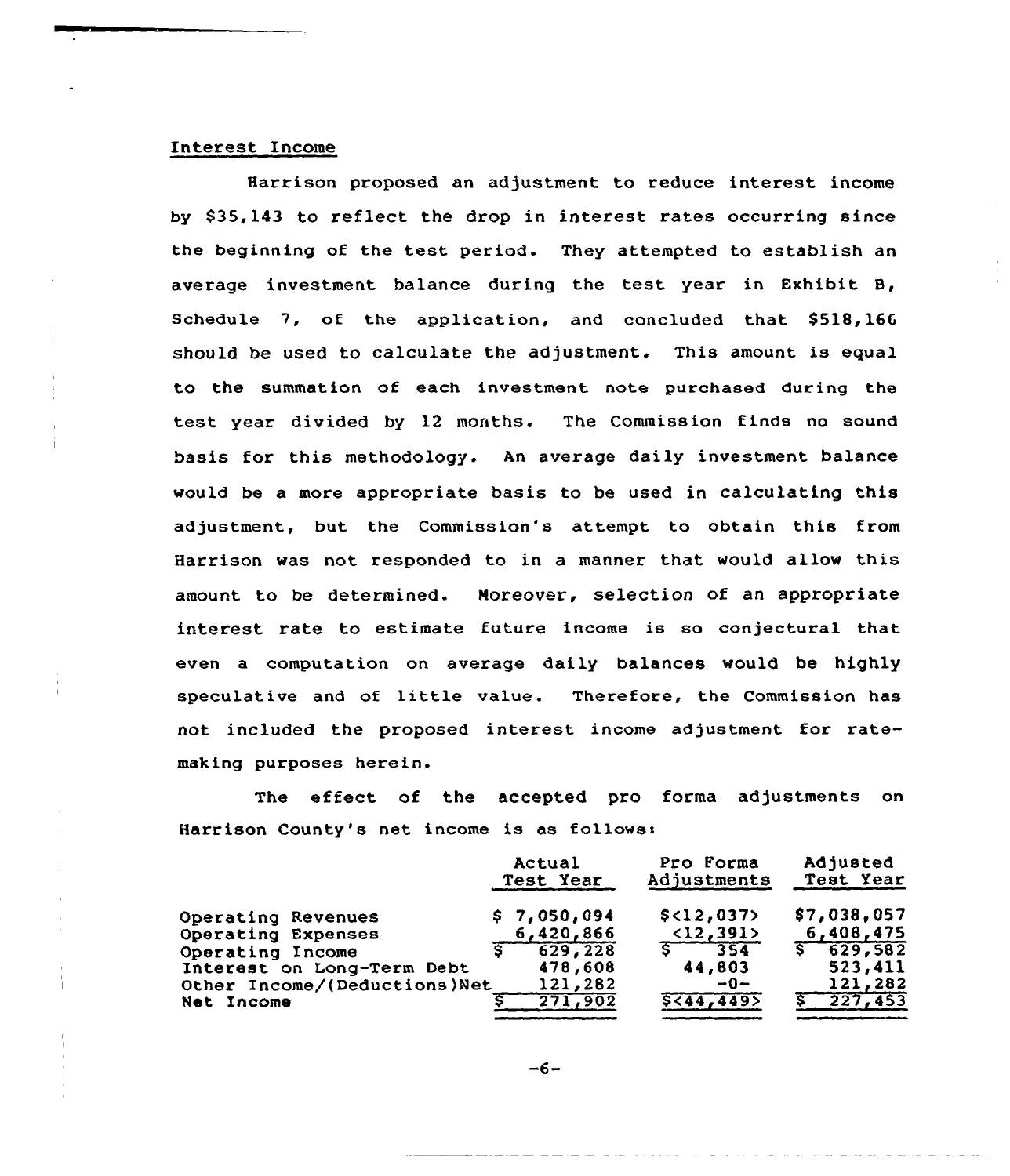### REVENUE REQUIREMENTS

The actual rate of return on Harrison's net investment rate base established herein for the test period was 6.20 percent. Harrison has requested rates that would produce a rate of return of 9.45 percent and a Times Interest Earned Ratio ("TIER") of 2.0X. The TIER requested by Harrison is reasonable and consistent with levels granted in recent electric cooperative proceedings and should therefore be allowed.

In order to achieve this TIER, Harrison should be allowed to increase its annual revenue by \$295,944, which would result in <sup>a</sup> rate of return of 9.1 percent. This additional revenue will produce net income of \$523,411, which will be sufficient to meet the requirements in Harrison's mortgages securing its long-term debt and provide for reasonable equity growth.

## COST OF SERVICE

Harrison offered <sup>a</sup> cost of service study through its witness, Nr. James Atkin, and proposes to use it in determining class revenue requirements and designing retail rates.

The Commission strongly urges the use of cost of service studies as a useful tool in rate proceedings, but statistically acceptable load research is a necessary input in preparing accurate cost of service studies. Since acceptable load research data was not included, the Commission is unable to utilize Harrison's proposed cost of service study in this case. The studies may be useful in future proceedings when the load information that is being compiled by East Kentucky Power Cooperative is made available to them.

 $-7-$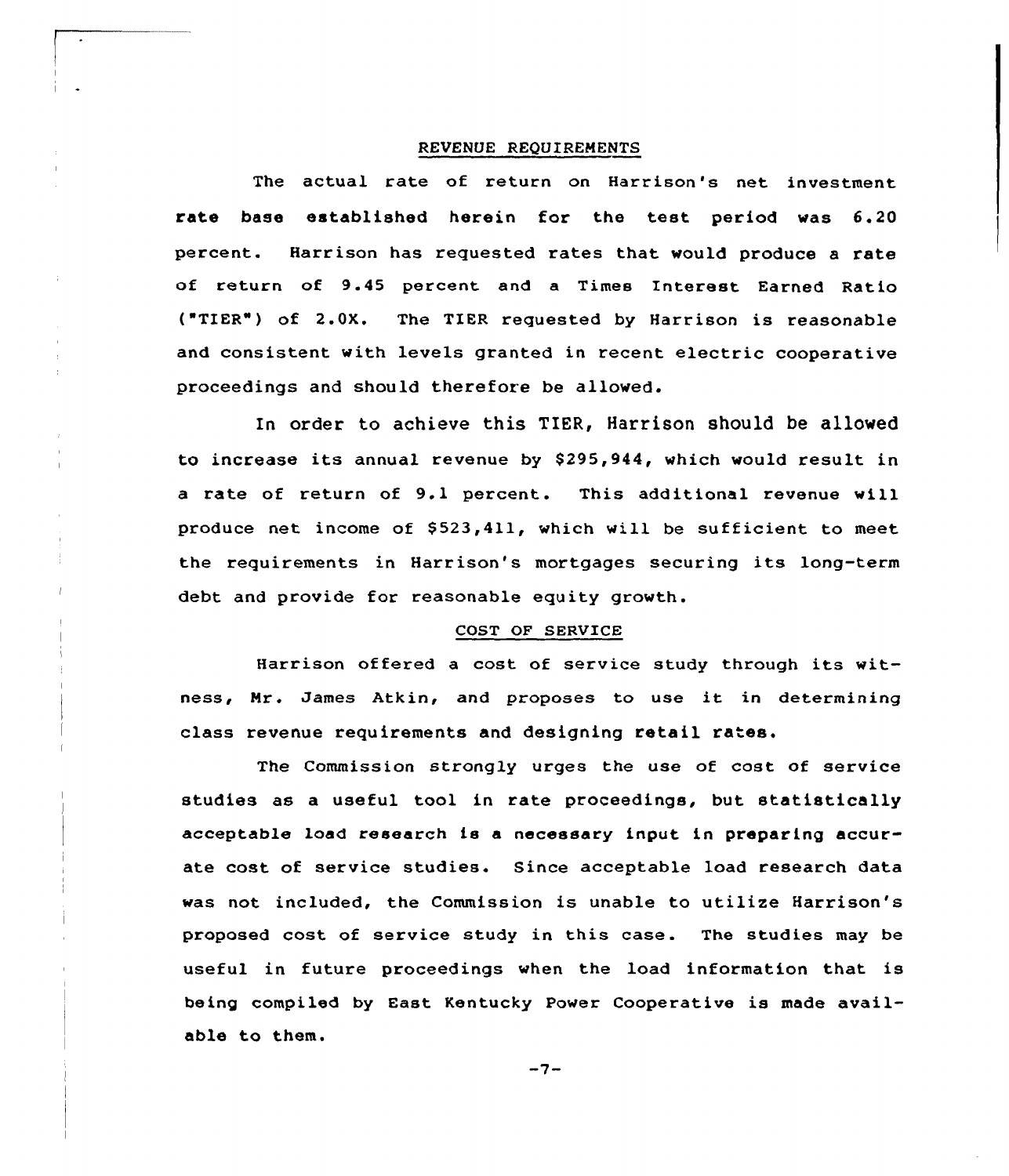## REUENUE ALLOCATION AND RATE DESIGN

Since Harrison's cost of service study is not supported by adequate load research, we have determined that the revenue increase would be better allocated proportionally to the total revenue produced by each rate class. Therefore, the revenue increases have been allocated to the rate classes by approximately the following percentages:

| Rate Class                   | Percent |
|------------------------------|---------|
| <b>Farm and Home Service</b> | 80.02   |
| Commercial and Small Power   | 3.45    |
| Large Power (50-500 $KW$ )   | 7.39    |
| Large Power (Over 500 KW)    | 6.14    |
| Outdoor Lighting Service     | 3.00    |

Moreover, the large percentage increases in consumer charges proposed by Harrison are not in keeping with the principle of rate continuity. It is our experience that <sup>a</sup> gradual increase of the consumer charges, approximately equal to the overall percentage increase in revenue, is <sup>a</sup> more reasonable approach. Finally, Harrison proposed to increase its demand rate to equal the demand rate of its wholesale supplier, East Kentucky Power. The Commission is of the opinion that Harison's proposed demand rate is reasonable.

## **SUMMARY**

The Commission, after consideration of the evidence of record and being advised, is of the opinion and finds thats

1. The rates in Appendix A are the fair, just and reasonable rates for Harrison and will provide net income sufficient

 $-8-$ 

And the contract of the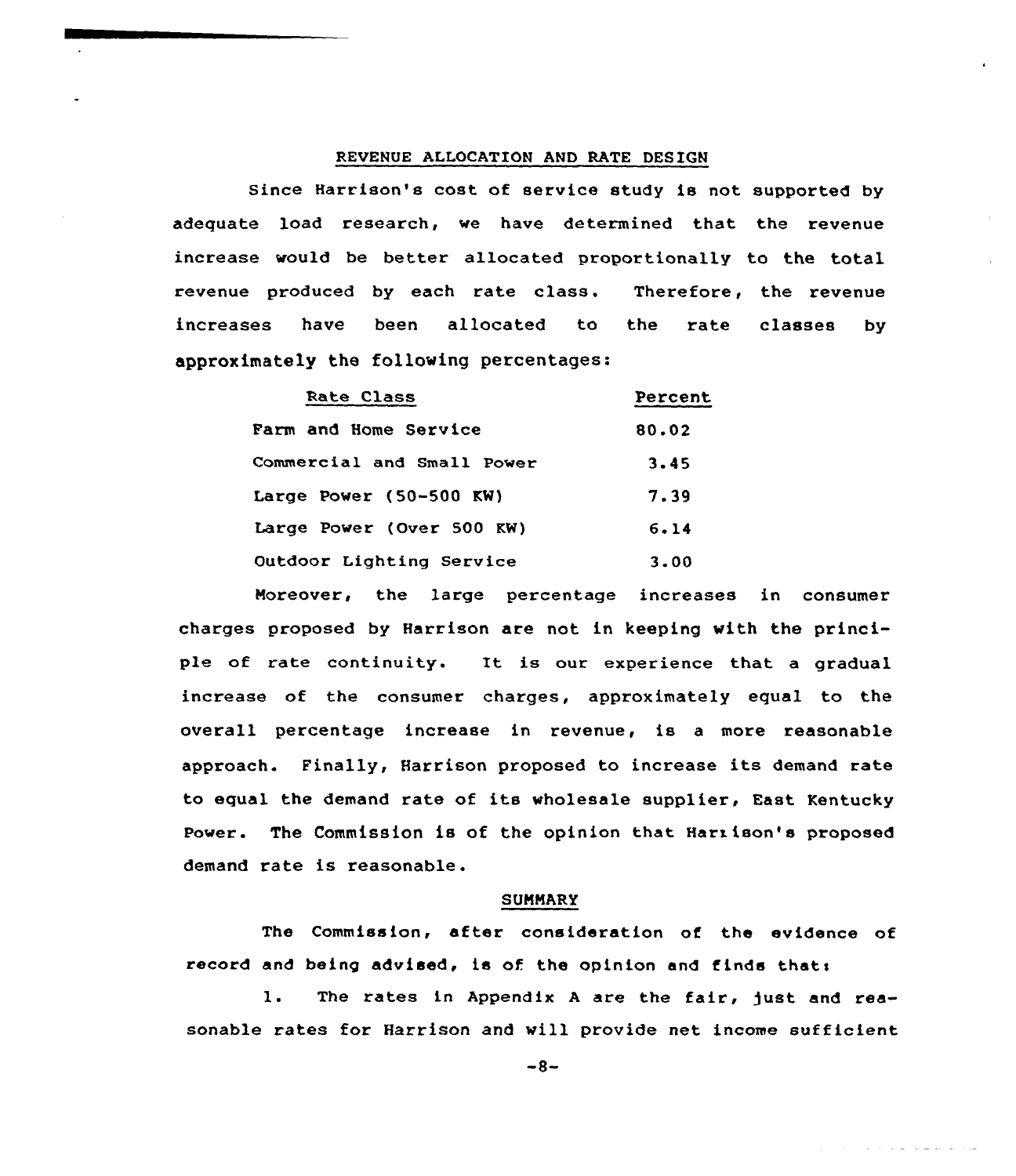to meet the requirements in Harrison's mortgages securing its long-term debt.

2. The rates and charges proposed by Harrison differ from those found reasonable herein and should be denied upon application of KRS 278.030.

3. Harrison's proposed tariffs are not fair, just and reasonable and should be rejected.

4. Harrison's proposed revenue allocation and rate design methodologies are not fair, just and reasonable and should be rejected.

5. Harrison's proposed cost of service study should not be approved.

IT IS THEREFORE ORDERED that:

1. The rates in Appendix <sup>A</sup> be and they hereby are approved for service on and after the date of this Order.

2. The rates proposed by Harrison be and they hereby are denied.

3. Harrison shall file with the Commission within <sup>30</sup> days from the date of this Order its revised tariff sheets setting out the rates approved herein.

4. The tariffs proposed by Harrison be and they hereby are denied.

 $-9-$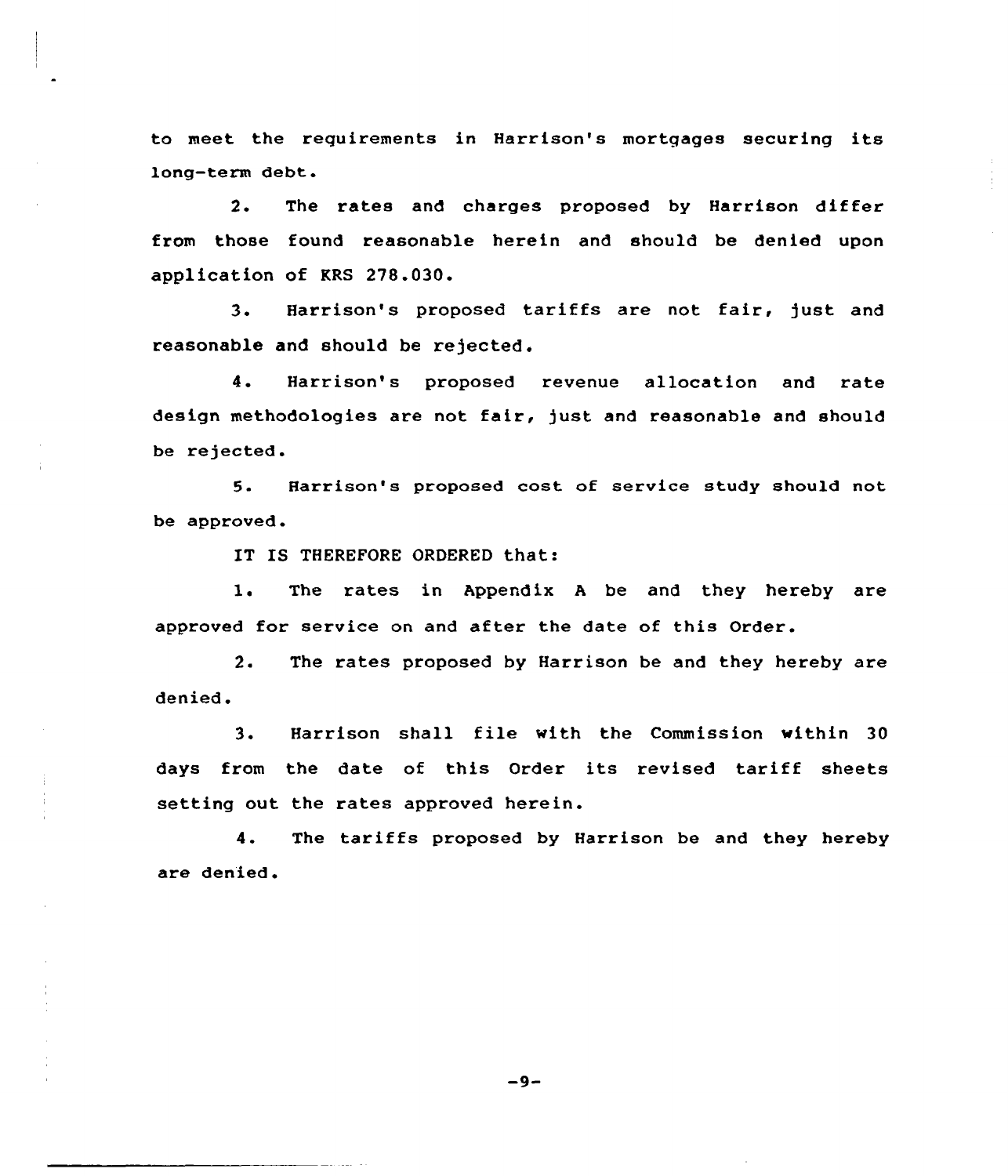# Done at Frankfort, Kentucky, this 10th day of March, 1986. PUBLIC SERVICE COMMISSION

Créme D. Nemere fr

Vice Chairman VIII

ATTEST:

 $\cdot$ 

**Secretary**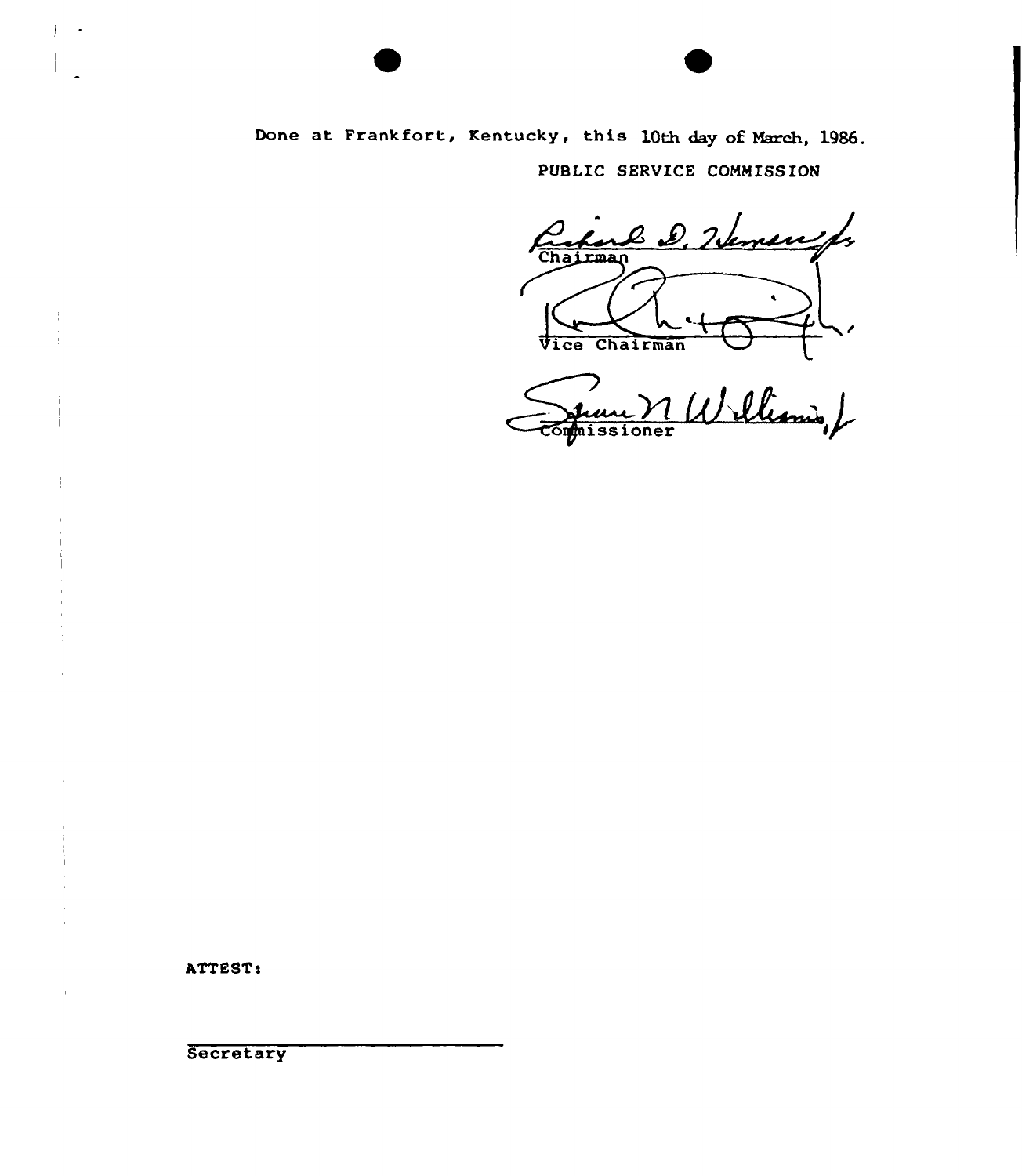### APPENDIX A

# APPENDIX TO AN ORDER OF THE KENTUCKY PUBLIC SERVICE COMMISSION IN CASE NO. 9342 DATED 3/10/86

The following rates and charges are prescribed for the customers in the area served by Harrison County Rural Electric Cooperative Corporation. All other rates and charges not specifically mentioned herein shall remain the same as those in effect under authority of this Commission prior to the date of this Order.

> SCHEDULE  $A - RATE$  1 FARM AND HOME SERVICE\*

#### Rates:

Consumer Charge All KWH used

\$6.26 Per Month .06701 Per KWH

SCHEDULE  $A - RATE$   $1 - T - 0 - D$ FARM AND HONE SERVICE T-O-D\*

#### Rates:

On-Peak Rate: Customer Charge All KWH/Month

S6.26 Per Nonth .06701 Per KWH

Off-Peak Rates All KWH/Month

.04021 Per KWH

RATE 2 COMMERCIAL AND SMALL POWER SERVICE  $(0 - 50$  KW DEMAND)\*

#### Rates:

| Consumer Charge    | \$11.47 Per Month  |
|--------------------|--------------------|
| All KWH Used       | .05423 Per KWH     |
| All KW Demand Used | <b>7.82 Per KW</b> |